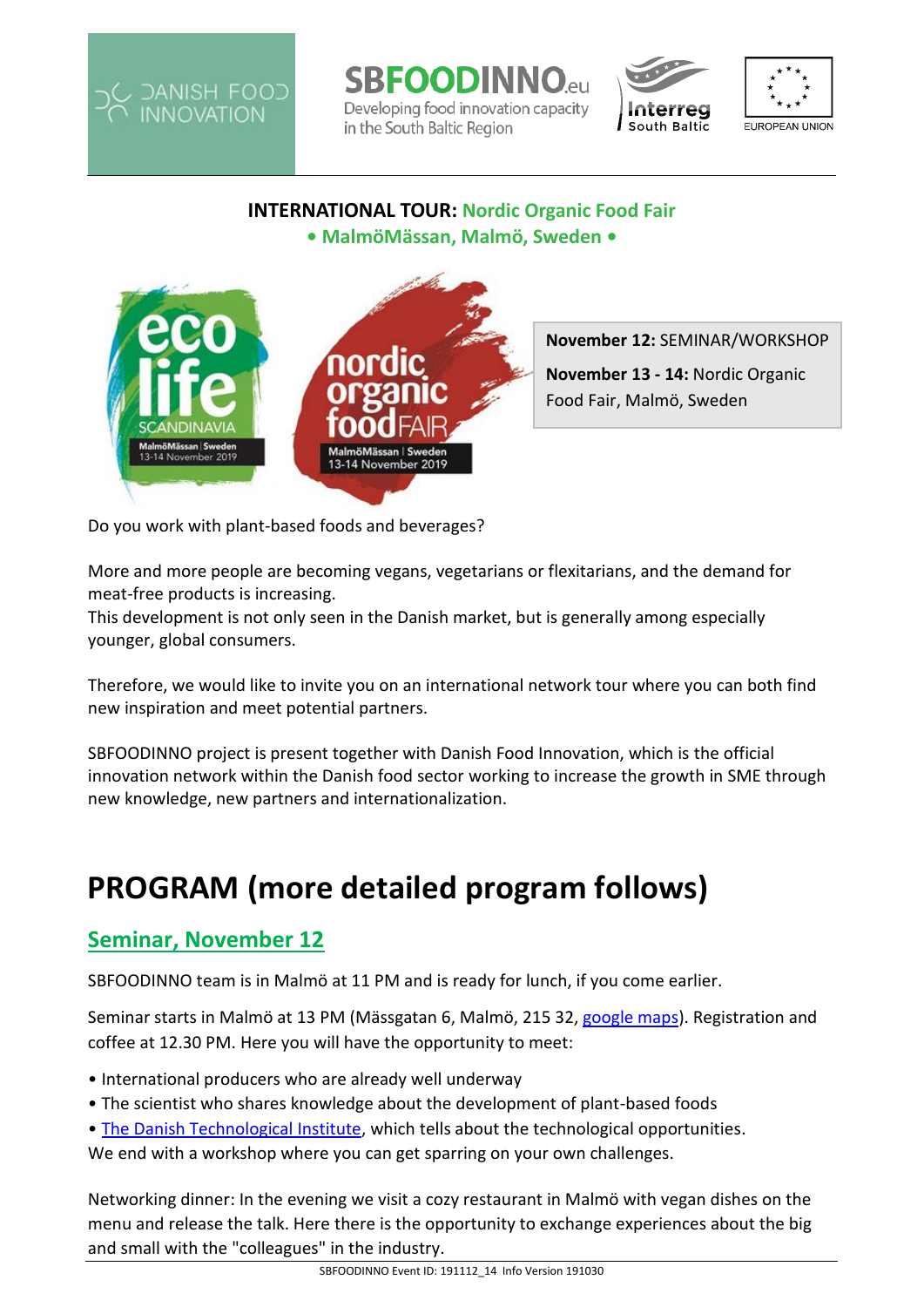

**SBFOODINNO.eu** Developing food innovation capacity in the South Baltic Region





#### **Nordic Organic Food Fair, November 13-14**

The next day we go to the Nordic Organic Food Fair / Vegan Scandinavia. The fair offers the best and latest in organic food and beverages and an area dedicated to it for vegan food products. You can meet over 500 suppliers from 50 countries. Free admission, but registration is required. [Read more about the fair here.](https://www.nordicorganicexpo.com/press-releases/) 

We start the visit with a guided tour, where we visit selected exhibitors that are relevant to you.

You are also offered assistance while creating matchmaking profile if you want to meet potential customers or partners who work with plant-based development. Please contact responsible person in Lithuania for support: Ingrida Braziuniene at Kaunas Chamber of Commerce, Industry and Crafts by e-mail: [ingrida.braziuniene@chamber.lt](mailto:ingrida.braziuniene@chamber.lt) or tel. +370 633 74431. Deadline for <mark>registration to matchmaking is the 4<sup>th</sup> November</mark>. [Read more about matchmaking here.](https://organic-food-eco-life-matchmaking.b2match.io/page-3691)

You decide whether to participate both on November 13 and 14 at the Nordic Organic Food Fair. Please inform while registering.

You can register by sending e-mail to SBFOODINNO PMO Supporter Jolita Kausiuviene by [joka@pha.dk](mailto:joka@pha.dk) or tel. +45 72482716 Deadline for registration to international tour is 31<sup>st</sup> of October.